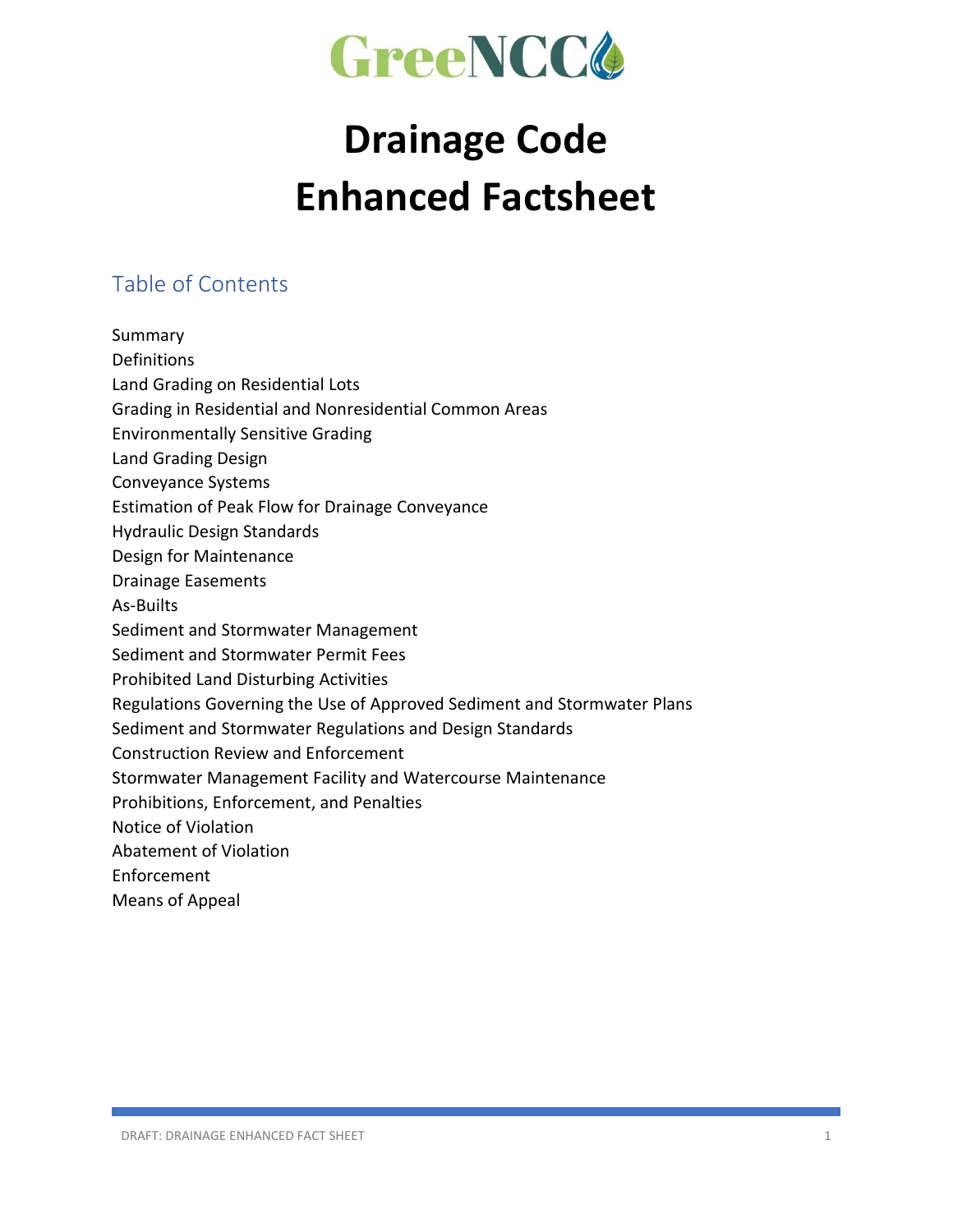

#### SUMMARY

Ensuring effective stormwater management is a critical component of the health, safety, and welfare in our communities. Proposed legislation will update the New Castle County Code, Chapter 12, concerning stormwater conveyance to provide consistency with Chapter 40 (Unified Development Code) concerning Green Technology Best Management Practices, the new Delaware Sediment and Stormwater Regulations concerning stormwater quantity and the County's NPDES MS4 Permit concerning stormwater quality. In addition to improving water quality, these amendments are intended help extend the life of infrastructure and result in long-term cost savings.

#### **DEFINITIONS**

New provisions are intended to closely align definitions in the Unified Development Code with the Delaware Sediment and Stormwater Regulations, as follows:

*Applicant* means a person, firm or governmental agency who executes the necessary forms to obtain approval or a permit for any zoning, subdivision, land development, building, land disturbance, or other activity regulated by this Chapter.

*Building* means a structure built on a lot, having a roof, and intended to shelter people, animals, property or business activity. Any structure used or intended to be used for supporting or sheltering any use or occupancy. The word "building" shall be construed as if followed by the words "or part or parts thereof and all equipment therein."

*Building Code* means Chapter 6 New Castle County Code

*Closed channel* means a conveyance system not open to the atmosphere and subject to pressure flow (i.e., pipe).

*Conveyance Mitigation Area* means a practice to mitigate the flow of stormwater runoff on a residential lot.

*Design Engineer* means registered professional in State of Delaware who signed, dated and sealed the approved construction plans.

*Developer* means a person or persons seeking to build or develop as defined in this Chapter and Chapter 40 of the New Castle County Code.

*Development* means any manmade change to improved or unimproved real estate, including but not limited to, buildings or other structures, placement of manufactured homes, mining,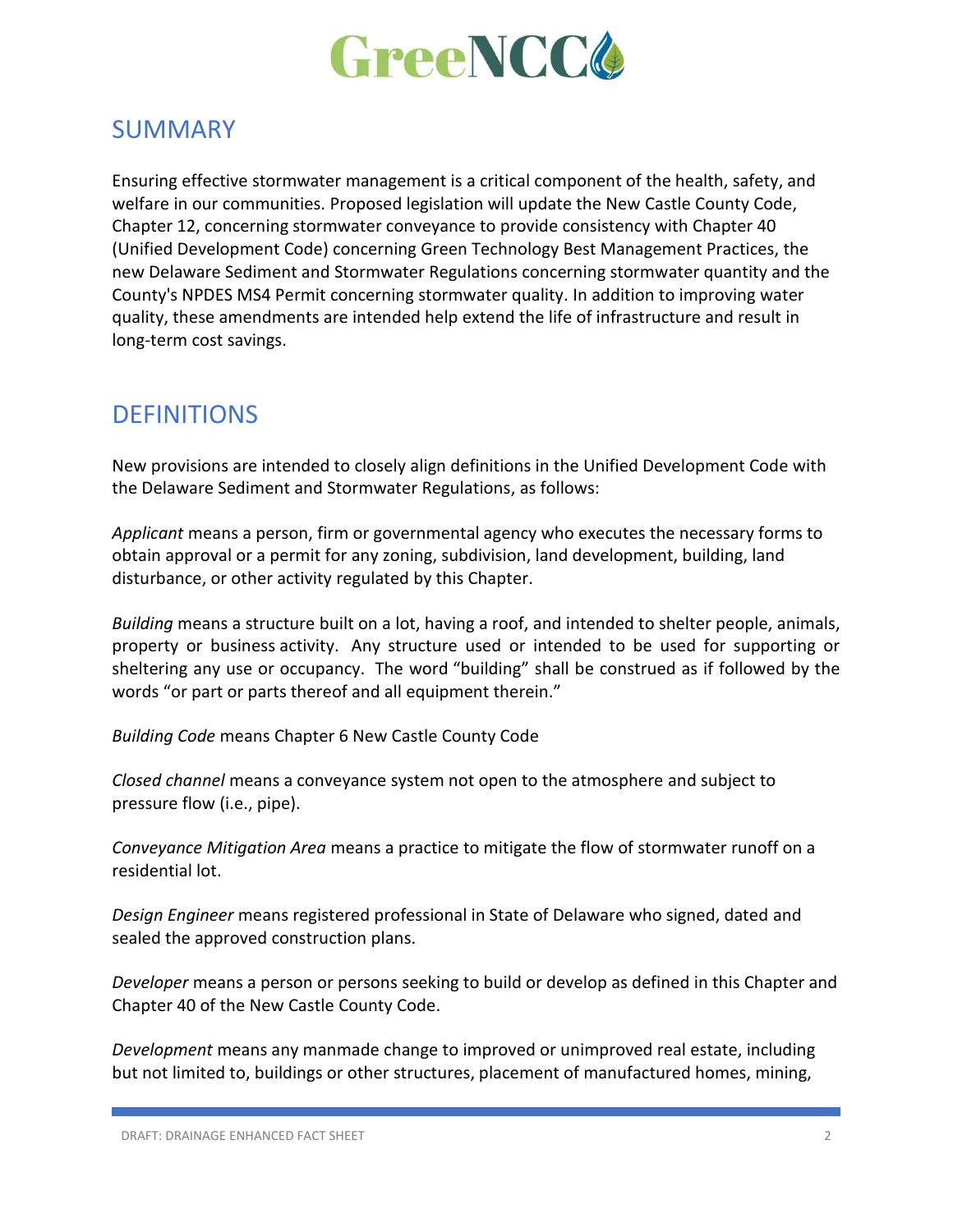

dredging, filling, grading, paving, excavation or drilling operations or storage of equipment or materials. Includes any action covered under Chapter 40 of the New Castle County Code.

*Flooding* means a general and temporary condition of partial or complete inundation of normally dry land areas from the overflow of inland or tidal waters and/or the unusual and rapid accumulation of surface runoff

*Freeboard* means the vertical elevation between the design high water level and the top of bank or lowest floor.

*Hydric Soils* means soils having characteristics of an abundance of moisture.

*Hydrologic characteristics* means local atmospheric and land surface characteristics impacting the volume and rates of stormwater runoff.

*Land disturbing activities* means a land change or construction activity for residential, commercial, industrial and institutional land development which may result in soil erosion from wind or water, or the movement of sediments or pollutants into state waters or onto lands; or which may result in accelerated stormwater runoff, including, but not limited to, clearing, grading, excavated, transporting and filling of land.

*Maintenance organization* means an organization approved by the County that is legally responsible for owning, maintaining, and/or managing open space. A maintenance organization may be a condominium association, a third-party conservancy or a maintenance corporation.

*Municipal Separate Storm Sewer System (MS4)* means a conveyance or system of conveyances that is owned by a state, city, town or other public entity that discharges stormwater (e.g. storm drains, pipes or ditches) to waters of the United States.

*National Pollutant Discharge Elimination System (NPDES)* means a provision under the Clean Water Act that prohibits discharge of pollutants into waters of the U.S. unless a special permit is issued by the EPA, a State or a tribal government.

*Open space* means parcels of land within a residential subdivision, exclusive of streets and lots, generally preserved in as natural state or improved to provide common amenities for the residents of the subdivision. Open space shall be categorized as either natural resource area or community area. Open space is intended to preserve environmentally sensitive areas and protected resources, provide active and passive recreation facilities, establish greenways, provide wildlife habitats, facilitate stormwater management functions, and landscaped bufferyards. Both natural resource area open space and community area open space can be public or private and would be annotated as such on the development record plan and/or deed.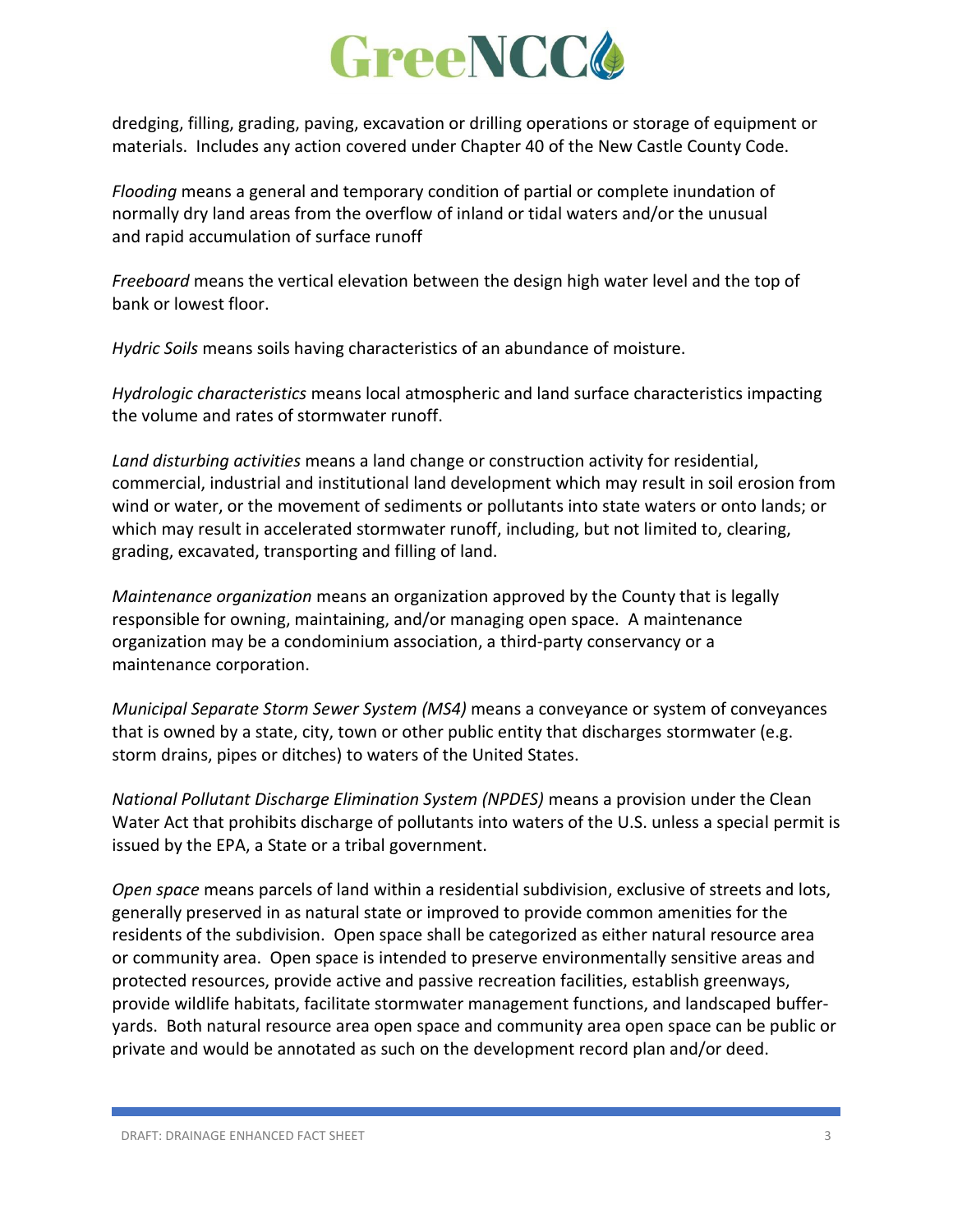

*Right-of-way* means an area of land dedicated for public or private use to accommodate a transportation system,

*Sanitary sewage* means any liquid discharge from a structure or animal containment area, except roof drains.

*Sediment and stormwater plan* means a plan for the control of soil erosion, sedimentation, stormwater quantity, and water quality impact resulting from any land disturbing activity as defined by DSSR.

*Structural Component* means a portion of a stormwater management facility such as an inlet, outfall, pipe, outlet structure, low flow device, orifice, trash rack, or other physical feature of the stormwater management facility.

*Swale* means a linear shallow open channel with gently sloping sides in the land's surface, natural or man-made, in which sheet flow collects and forms a temporary watercourse to manage water runoff.

*Watercourse* means a stream channel (perennial, intermittent, mapped or unmapped) with banks and a bed within which concentrated surface water flows continuously or intermittently.

Water Quality Improvement Plan means a planning mechanism to work toward meeting applicable water quality standards and TMDL requirements.

# LAND GRADING ON RESIDENTIAL LOTS

- The ground on which structures are located shall be graded to carry stormwater runoff away from buildings and dispose of it without causing water to pond on a private lot. Land grading on residential lots shall comply with the following specific standards:
	- o *Minimum slopes.* The minimum slope on a residential lot shall be (1/2) percent on impervious surfaces, two (2) percent on all other pervious surfaces. When acceptable to the Department of Land Use, the grade on pervious surfaces may be reduced to one (1) percent, providing soil testing and assessment by a qualified professional are provided to ensure adequate infiltration potential is available through all layers of the soil horizon and that the local water table characteristics are amenable to such practices. It must be demonstrated that the lesser gradient is adequate to drain the lot without detrimental effect upon buildings or upon essential uses, including an individual sewage disposal system. Graded areas that result in standing water after a rain event in excess of forty-eight (48) hours are not acceptable.
	- o *Vegetative stabilization.* All lots must be top-soiled to a minimum depth of four (4) inches. Seeding, soil amendments, and mulching must be applied according to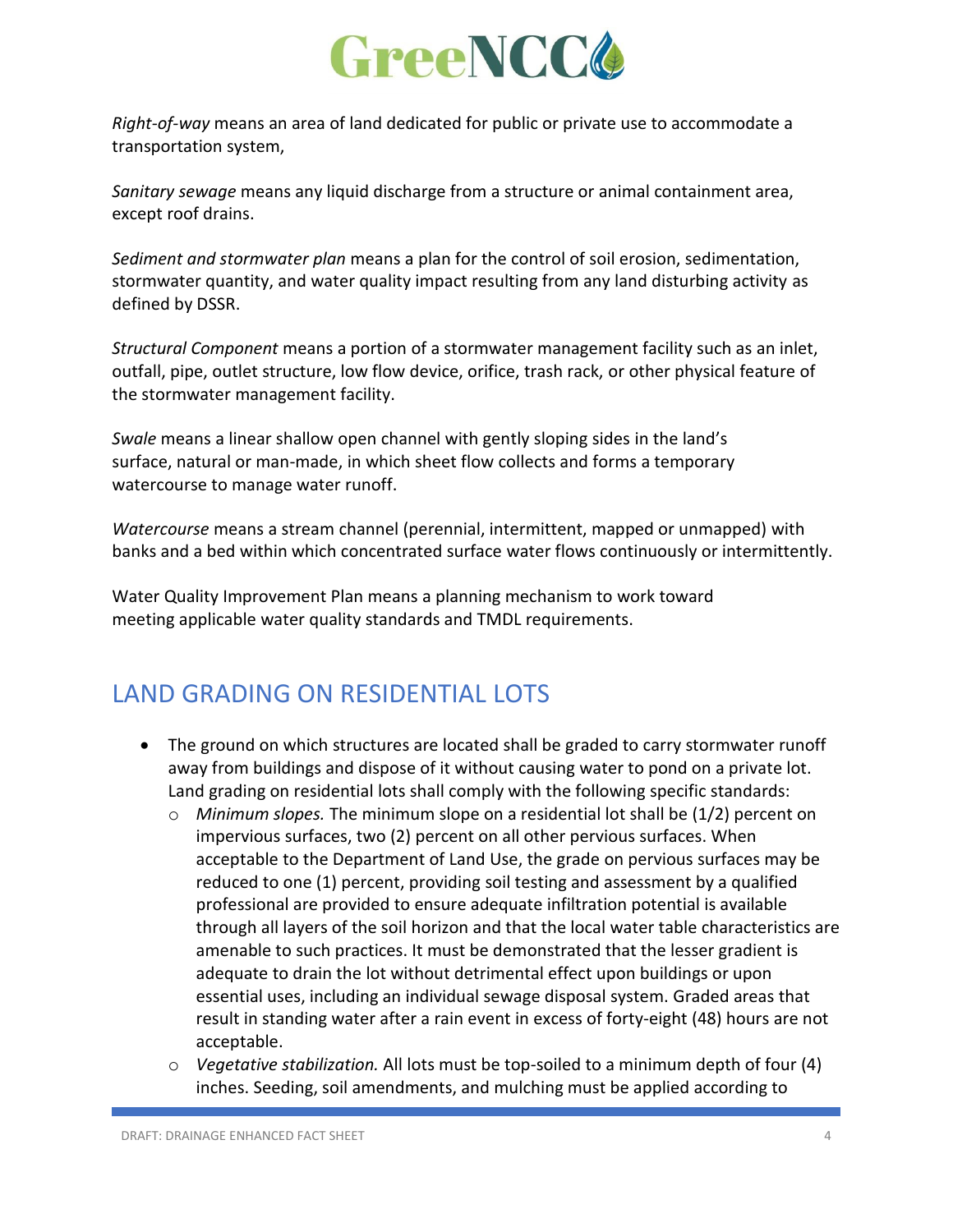

"Standards and Specifications for Vegetative Stabilization with Permanent Seeding" section of the Delaware Erosion and Sediment Control Handbook. The certificate of occupancy for a dwelling shall be withheld pending satisfactory completion of these items. These requirements may be postponed to a specific date, in writing by the Department.

- o *Postponement or waiver of final grading and vegetative stabilization requirements.* A postponement or waiver of final grading and vegetative stabilization requirements may be approved by the Department, upon presentation of a form prescribed by the Department of Land Use and signed by the builder, the prospective homeowner(s), and the County pursuant to the regulations permitting such postponement or waiver.
- o *Poor drainage soils.* Buildings and their foundations placed in areas having poor drainage characteristics that result in a seasonal high-water table (SHWT) (within thirty-six (36) inches of the lowest floor elevation) shall be waterproofed by an approved method. No lowest floor shall be constructed within 2 feet of the SHWT.

# GRADING IN RESIDENTIAL AND NONRESIDENTIAL COMMON AREAS

- *Minimum open area slope.*
	- o Pervious areas: two (2) percent
- *Drainage easements.*
	- o Open channels that convey runoff from a drainage area greater than ten (10) acres shall be located within a drainage easement designated for private maintenance. The width shall be constant and accommodate the limits of inundation during a one hundred (100) year storm event plus one (1) foot of freeboard, but in no case be less than twenty (20) feet wide. No building nor any blockage shall be placed within the easement.
	- $\circ$  Wherever closed conveyance systems are proposed within common areas, landscape areas or open space, a drainage easement shall be provided. Suitable allowance for channel grading over the closed system must be made. The easement width shall be constant and accommodate the limits of inundation during a one hundred (100) year storm event, but in no case be less than twenty (20) feet wide
- *Vegetative stabilization.* All graded areas must be top-soiled to a minimum depth of four (4) inches. Seeding, soil amendments, and mulching must be applied according to "Standards and Specifications for Vegetative Stabilization with Permanent Seeding" section of the Delaware Erosion and Sediment Control Handbook. The certificate of occupancy for a structure shall be withheld pending satisfactory completion of these items. These requirements may be postponed to a specific date, in writing by the Department.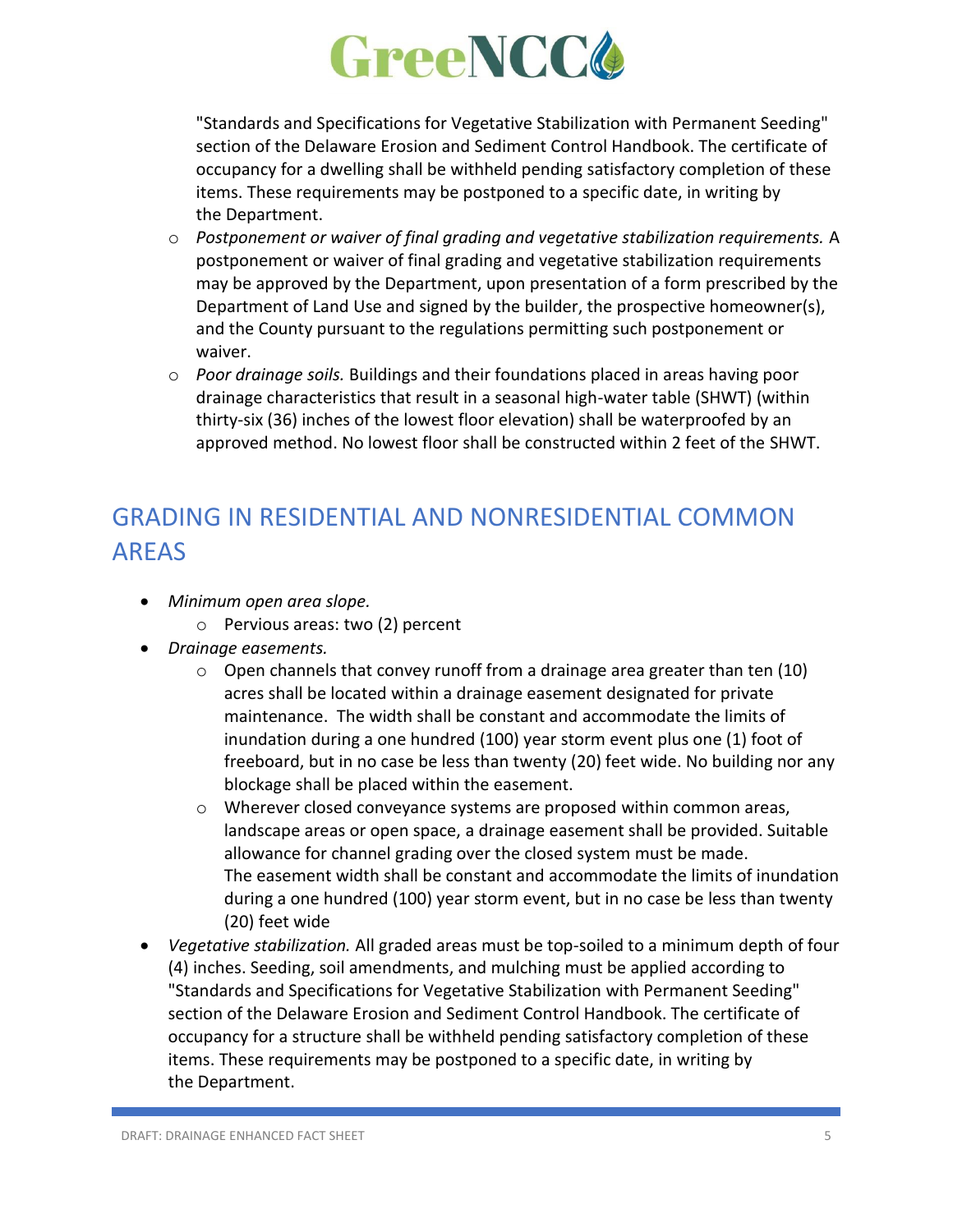

#### ENVIRONMENTALLY SENSITIVE GRADING

- For the protection of natural resource areas designated to remain undisturbed, not including the riparian buffer area, a minimum ten (10) foot wide buffer must be provided between the sediment control practice and the natural resource area(s).
- Where stockpiling is necessary to complete the earth work for a project, all stockpiles shall be located in open space. Temporary vegetative stabilization shall be completed within seven (7) calendar days of the formation of the stockpile. For any period of inactivity longer than thirty (30) calendar days, the stockpile shall be stabilized with permanent vegetation and maintained in such a manner so that the stockpile is mowable (maximum slope 3:1). Stockpiles shall be no taller than twenty (20) feet at any point as measured from lowest toe of slope of any pile to the tallest point on the stockpile.

## LAND GRADING DESIGN

Before issuance of a certificate of occupancy, the Department shall receive a grading as-built plan certifying that the residential lot was graded in accordance the approved grading plan and inspect final grading around a building for conformance to requirements of this Chapter.

## CONVEYANCE SYSTEMS

- Closed channel (i.e., pipe networks). As most closed (i.e., piped) drainage conveyance systems become the maintenance responsibility of the State of Delaware or a Maintenance Corporation, New Castle County requires that all closed drainage conveyance systems be designed and constructed according to DelDOT's Development Coordination Manual Effective April 2016, as amended.
- Development sites shall be graded and stormwater management facilities located in a way that ensures that no buildings will be flooded by a one hundred (100) year storm event and that all runoff from areas designed to drain to a stormwater management facility shall reach the facility, even in the event that the runoff rate exceeds the capacity of the conveyance system or the conveyance system fails. The following guidelines shall be used to verify this requirement:
	- o For building protection, the overall site drainage system shall be evaluated using the SCS method one hundred (100) year frequency storm. The water surface elevation at catch basin sumps, flat areas, and other hydraulically critical areas shall be assessed by a topographic appraisal indicating the maximum limits of flooding. At locations where the topographic appraisal indicates limited conveyance possibilities, the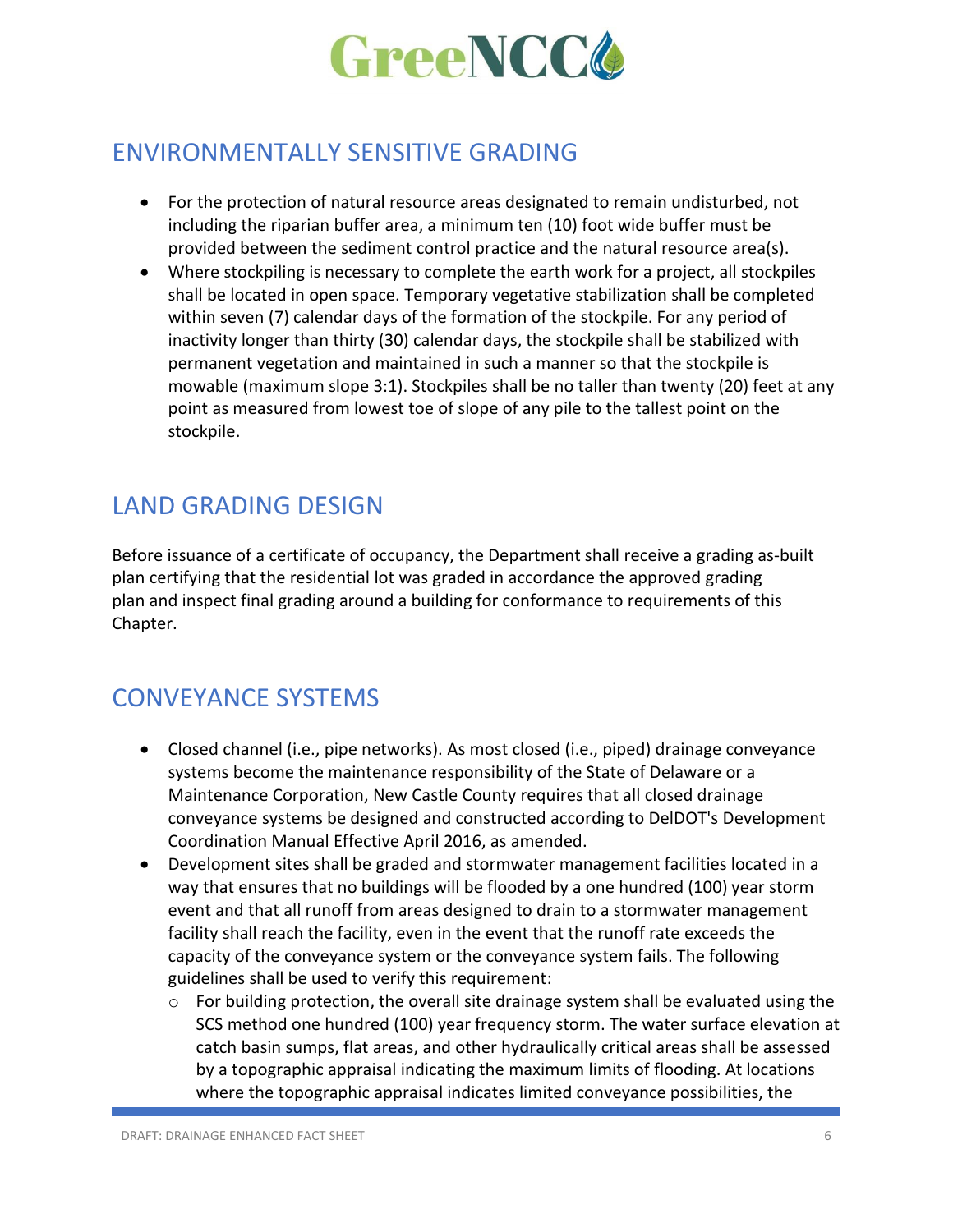

water surface elevation shall be computed by Manning's Equation or backwater analysis as appropriate. A minimum distance of ten (10) feet shall be maintained between the computed limits of inundation and any occupiable existing or proposed building. A minimum one (1) foot freeboard shall be maintained between the computed water surface elevation and the lowest adjacent grade of any occupiable structure.

- The drainage system shall be designed so that parcels over which the surface waters are conveyed from the development site to existing watercourses or pipe systems are not adversely affected. The following criteria shall be used for verifying that a property is not adversely affected and that the developed property may continue to discharge runoff without off-site modification:
	- o For projects generating a post-development discharge rate of one (1) cubic feet per second, or greater in a one (1) year storm event, the post-development discharge is not concentrated in a location where the predevelopment runoff was not concentrated.
	- $\circ$  The stormwater management design shall comply with the Water Quality Improvement Plan, Watershed, Sub-Watershed and/or an EPA TMDL Strategy for the watershed in which the project is located.

## ESTIMATION OF PEAK FLOW FOR DRAINAGE CONVEYANCE

| <b>Function</b>                                       | Open           |       | Storm   Culverts and |
|-------------------------------------------------------|----------------|-------|----------------------|
|                                                       | Channels Pipes |       | <b>Bridges</b>       |
| Stormwater that is captured and managed in a facility | 25             | $10*$ | 25                   |
| Stormwater that is conveyed through the site without  | 25             | 25    | 25                   |
| management                                            |                |       |                      |
| Watercourse                                           | 100            | 100   | 100                  |

The criteria for selecting a storm frequency for conveyance system design is provided below:

\* Use twenty-five (25) year frequency for sumps drained by a storm pipe.

## HYDRAULIC DESIGN STANDARDS

- *Generally.* All drainage systems, including culverts and bridges, shall be designed and constructed in a manner to achieve the following:
	- o To account for both on-site and off-site surface runoff;
	- o Drainage systems shall conform to DelDOT standards; and
	- $\circ$  To retain or improve the character of the surrounding area as much as practical.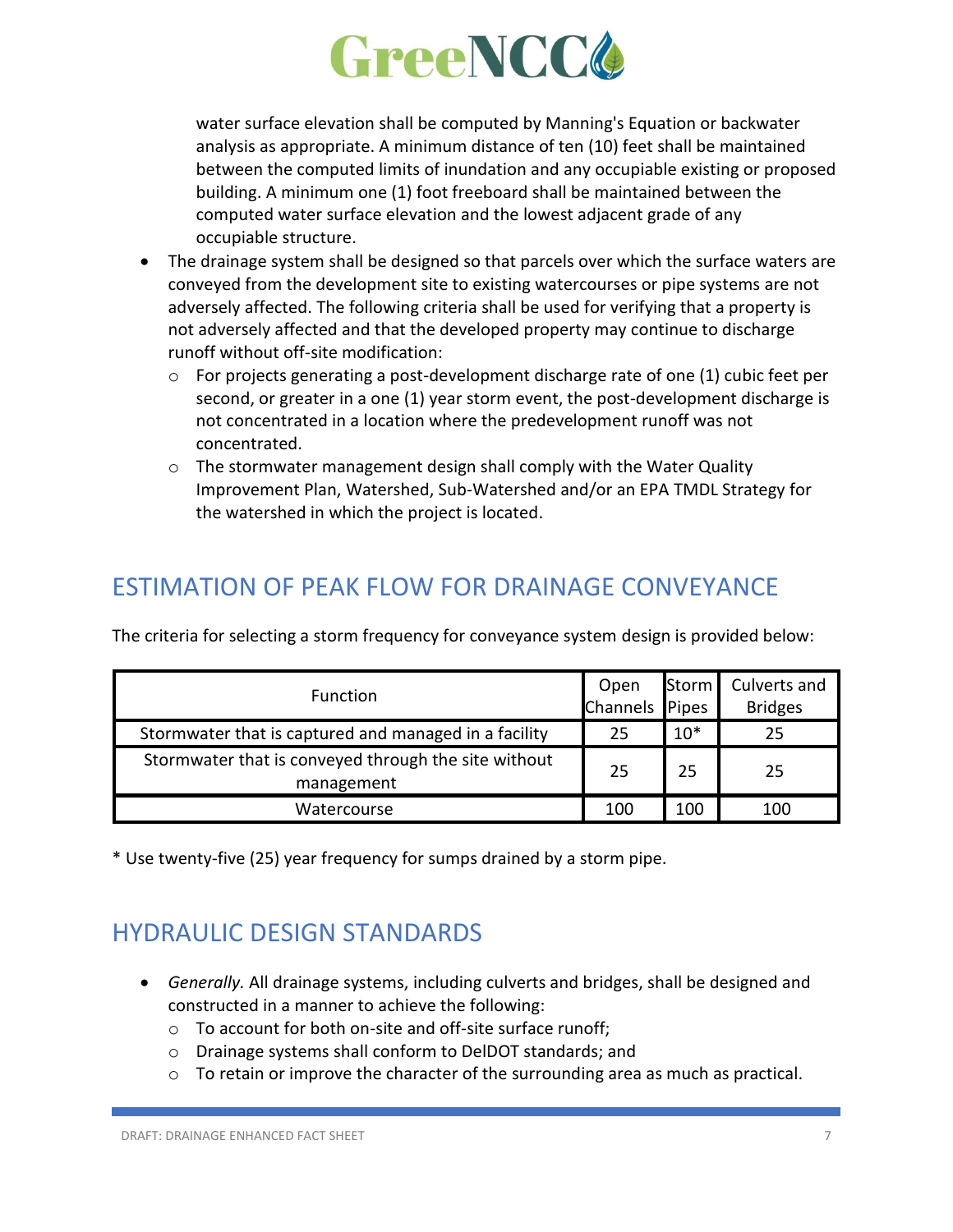

- *Closed conveyance systems.*
	- $\circ$  Drainage structures shall have a minimum of 0.2-ft of fall between the inlet and outlet inverts to achieve good hydraulic performance.

#### DESIGN FOR MAINTENANCE

New or improved drainage conveyance systems shall be designed and constructed to require economical maintenance. Conveyance materials used shall have a service life of 50-years or more. Adequate rights-of-way must be provided for access during construction and afterwards for maintenance.

#### DRAINAGE EASEMENTS

The developer shall provide a permanent recorded access easement to all on-site easements. This easement shall be at least fifteen (15) feet in width, with no slope greater than four (4) feet horizontal to one (1) foot vertical for vehicular access. Access easements shall be created and maintained free of all structures, blockages and encumbrances.

## AS-BUILTS

- Stormwater management facility as-builts shall contain sufficient information to complete the documentation required by the U.S. Department of Agriculture, Soil Conservation Service, Pond Code 378 (April, 2003) as amended. Stormwater management facility as-builts shall conform to the latest version of the applicable stormwater as-built checklist.
- All conveyance systems (open channels, ditches, swales or pipes) located in open space shall be as-built. Conveyance system as-builts shall conform to the latest version of the conveyance system as-built checklist.

#### SEDIMENT AND STORMWATER MANAGEMENT

Certain documents on file with the Clerk of the County Council, being marked and designated as the Delaware Sediment and Stormwater Regulations, as amended, having an effective date of February 11, 2019, promulgated by the DNREC, are hereby adopted as the sediment and stormwater regulations of the County. All the sections, penalties, conditions, and terms of the Delaware Sediment and Stormwater Regulations are hereby referred to, adopted, and made part of this Chapter as if fully set out in this Section.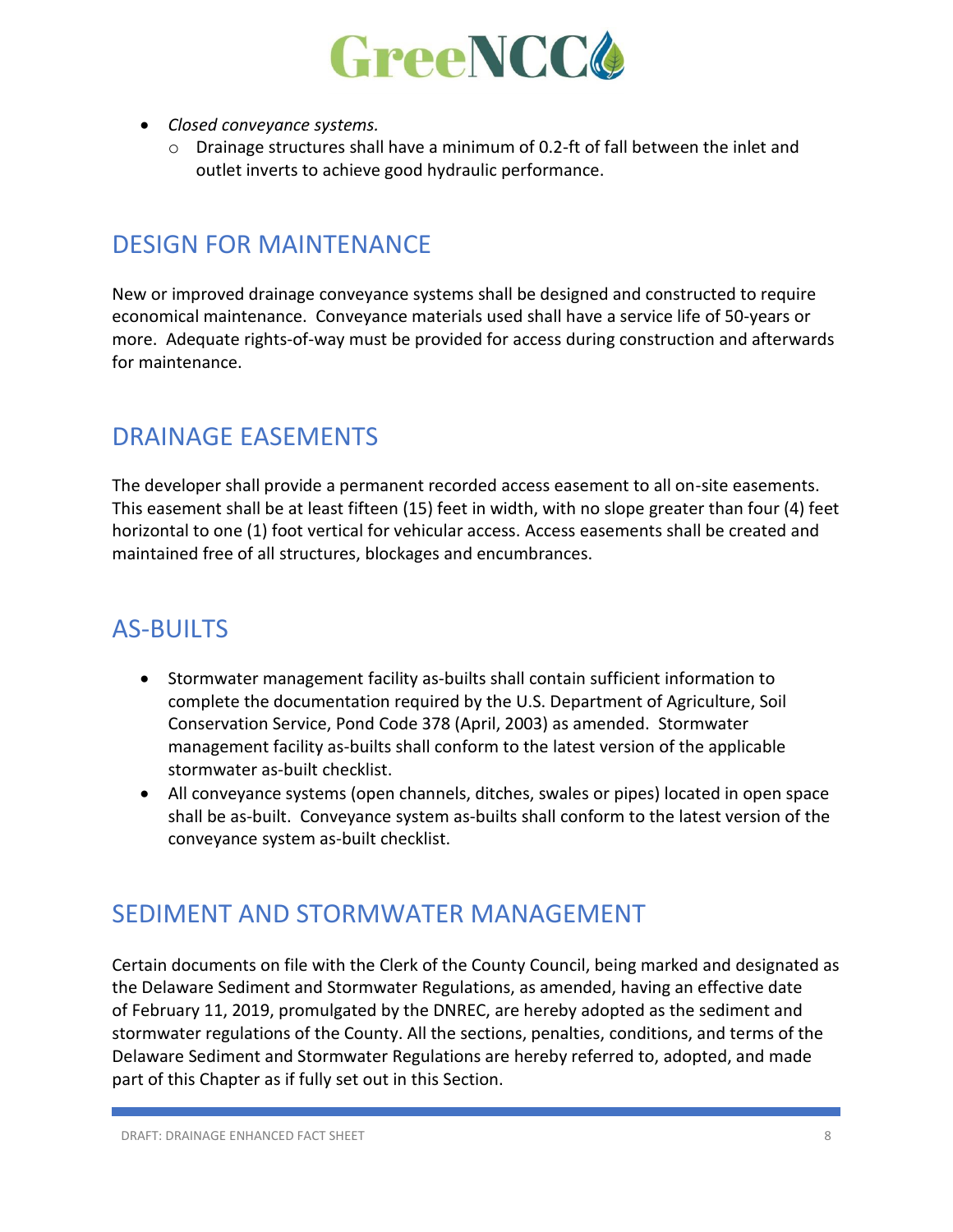

#### SEDIMENT AND STORMWATER PERMIT FEES

- New Castle County shall collect, at the time a sediment and stormwater management application is submitted, a fee calculated in accordance with Appendix 2 of the Unified Development Code.
- At the discretion of the General Manager of the Department of Land Use or his/her designee, an additional review fee may be charged if the original plan submission has not been found acceptable for approval after the second submission. This fee shall be one hundred (100) percent of the original review fee.

#### PROHIBITED LAND DISTURBING ACTIVITIES

Except as provided in the Delaware Sediment and Stormwater Regulations, no person or entity may engage in any land disturbing activity until such person or entity has obtained a sediment and stormwater permit in the form of an approved plan pursuant to this Chapter. Lines and grades plans will not be approved for a parcel of land before approval of a sediment and stormwater plan, except as exempted by the Delaware Sediment and Stormwater Regulations. These requirements are in addition to all other provisions of law relating to the issuance of such permits and are not intended to otherwise affect the requirements for such permits.

# REGULATIONS GOVERNING THE USE OF APPROVED SEDIMENT AND STORMWATER PLANS

- Implementation of the approved plan may only be altered as approved by the Department of Land Use. Such changes may be directed where:
	- $\circ$  The sequence of construction does not adequately address construction and completion of the project.
	- $\circ$  Material standards or construction techniques have changed that would result in a more economical design for construction and maintenance.
- No building, grading or other permits for a site shall be granted by the Department, nor shall any sediment and stormwater permit be approved by the New Castle County, where:
	- o The site has not completed an inspection for the release of permits.
	- o A DelDOT entrance permit has not been obtained.
	- $\circ$  All other applicable local, State and Federal permits have not been obtained.
- The Department may, in its sole discretion under appropriate circumstances, restrict or prohibit the use of Standard Plans. Such a decision shall result in the applicant being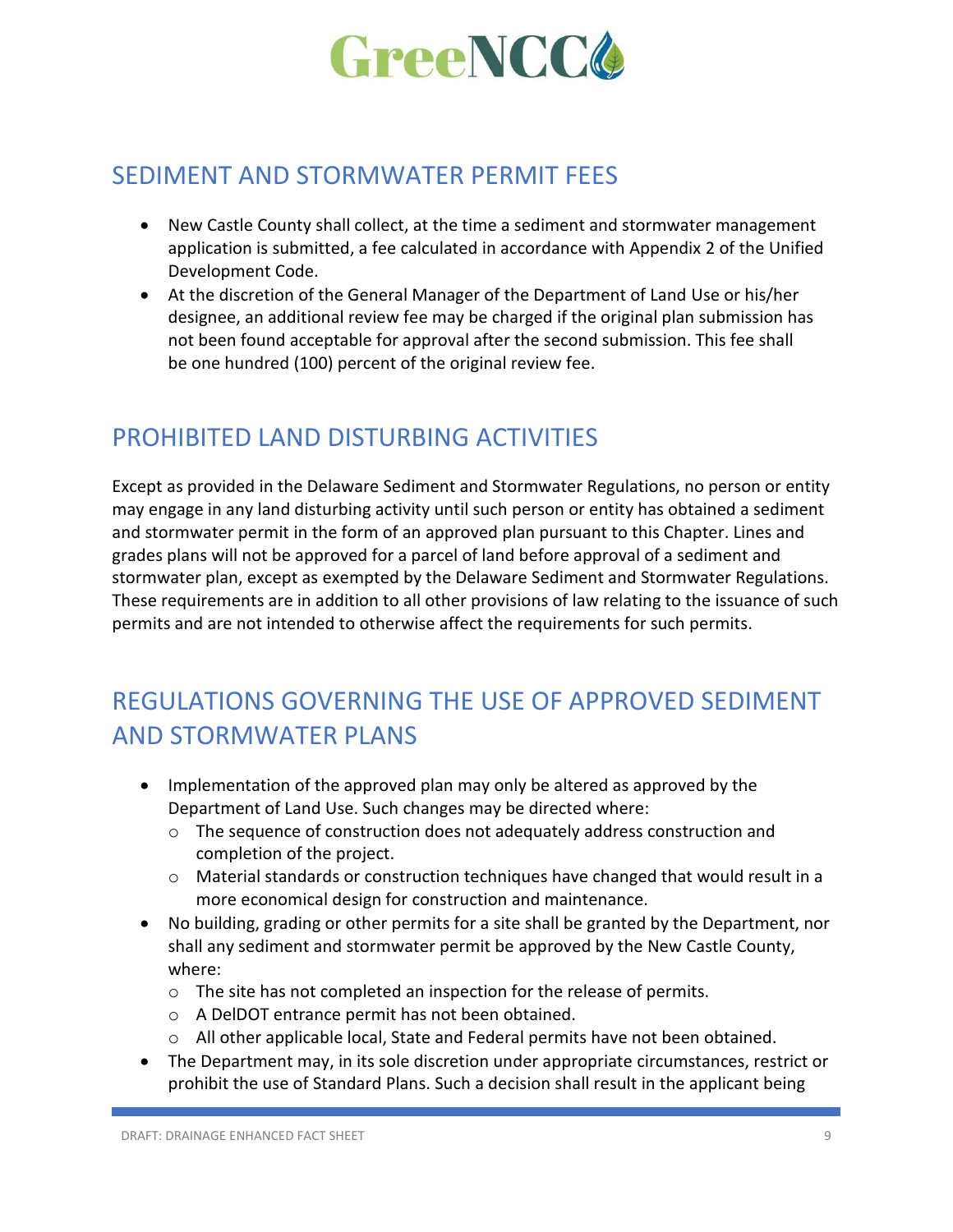

obligated to submit a detailed sediment and stormwater plan in accordance with this Chapter.

# SEDIMENT AND STORMWATER REGULATIONS AND DESIGN **STANDARDS**

- The sediment and stormwater submission shall conform to the latest version of the sediment and stormwater and drainage design checklist. The following design standards apply:
	- $\circ$  Design Standards. All projects not exempt from the Delaware Sediment and Stormwater Regulations shall treat a minimum of 50% of the pre-developed impervious cover for the Resource Protection Event (RPv). Greater emphasis shall be placed on treating runoff from paved surfaces rather than building roof surfaces for the purposes of obtaining the greatest water quality benefit. In addition, nonresidential plans, not exempt from the Delaware Sediment and Stormwater Regulations, shall treat a minimum of 50% of the pre-developed impervious cover for the RPv regardless of the applicability of any Standard Plan recognized by the Delaware Sediment and Stormwater Regulations.
	- $\circ$  Design Standards. If the watershed within which the project is situated is subject to NPDES permit requirements and/or a Water Quality Improvement Plan (WQIP), the project shall be designed to meet or exceed these permit or plan requirements in addition to all requirements in this Chapter.
	- $\circ$  Waivers. Only the standards of sediment and stormwater management established by the Drainage Code that exceed the requirements of the Delaware Sediment and Stormwater Regulations may be considered by the Department.
	- $\circ$  Acceptability of proposed techniques. The following criteria must be submitted in order to determine acceptability of the proposed techniques for stormwater quality control:
		- An investigation regarding the feasibility of the preferred practices, as set forth in the Delaware Sediment and Stormwater Regulations, prior to considering other alternatives. All other options shall be exhausted prior to utilizing 48 hour detention or dead storage techniques.
		- Sufficient evidence supporting the unfeasibility of a preferred practice must be approved by the Department before utilizing an alternate practice. The evidence must relate to the following areas, at a minimum: soil types and characteristics, seasonally highwater table elevation and anticipated type of pollutant loading.
		- Documentation of a proposed practice's ability to meet the pollution treatment standards, as set forth in the Delaware Sediment and Stormwater Regulations, NPDES permit or WQIP.
	- o Stormwater management design.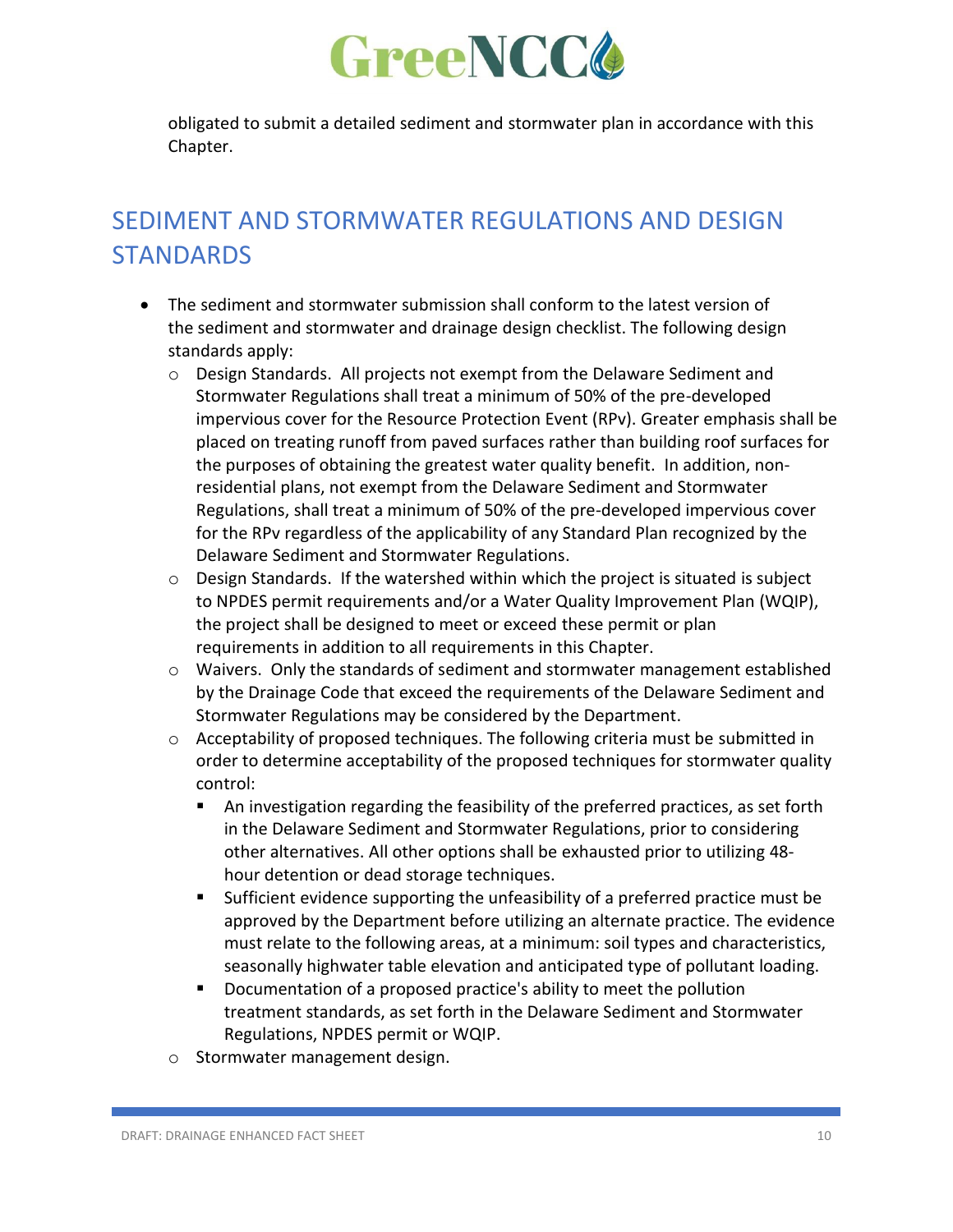

- Bio-retention facilities shall be sized for the maximum ponding depth of the RPv to provide for economical design and maintenance
- All outlets shall be maintained in good working order for all stormwater management facilities.
- Stormwater management facilities that require confined space certification for inspection and maintenance are not permitted in residential communities.
- The developer is responsible to maintain all stormwater management facilities through site construction until open space turnover or completion of project.
- All proposed plan phases shall be independent unless the previous phase is constructed, inspected and approved.
- o Size of stormwater management area and required easements.
	- Sediment disposal area sized in accordance with the Delaware Sediment and Stormwater Regulations. The area shall be accessible from a public street or easement and not encumbered by landscaping that would limit access.
	- An easement of appropriate width, not less than ten (10) feet on both sides of the centerline of the pipe of the principal spillway, must be provided. The easement must encompass the riprap apron. An easement shall also be provided along the flow path from the emergency spillway to a point of positive outfall. The Department must be provided all relevant information, including proposed grading if required, in order to determine where the positive outfall is located. The width of this easement shall be from top of bank to top of bank plus fifteen (15) feet on both sides for maintenance access.
	- Easements of appropriate widths, not less than fifteen (15) feet, must be provided for legal access to the stormwater management area from a public street for maintenance. The longitudinal and transverse slopes of this access strip shall not exceed ten (10) percent. In residential communities, a turf trail shall be designed to provide stabilized access to the stormwater management facility if it cannot be accessed from a paved surface. The access easement to stormwater facilities in residential communities shall be in open space.
	- An easement of appropriate width, but not less than fifteen (15) feet, shall allow for maintenance of the entire facility. The longitudinal and transverse slopes of this access strip shall not exceed ten (10) percent.
- o Landscaping in the stormwater management area.
	- Vegetation designed by a Landscape architect shall be proposed within the area inundated by a one (1) year frequency storm. Vegetation shall also comply with the standards set forth with the Delaware Sediment and Stormwater Regulations.
	- A copy of the landscape plan must be provided to the Department of Land Use for review during the construction stage and at the time a record plan /Open Space inspection is requested. A certified landscape plan shall be dated and provided within 5 days of the requested inspection.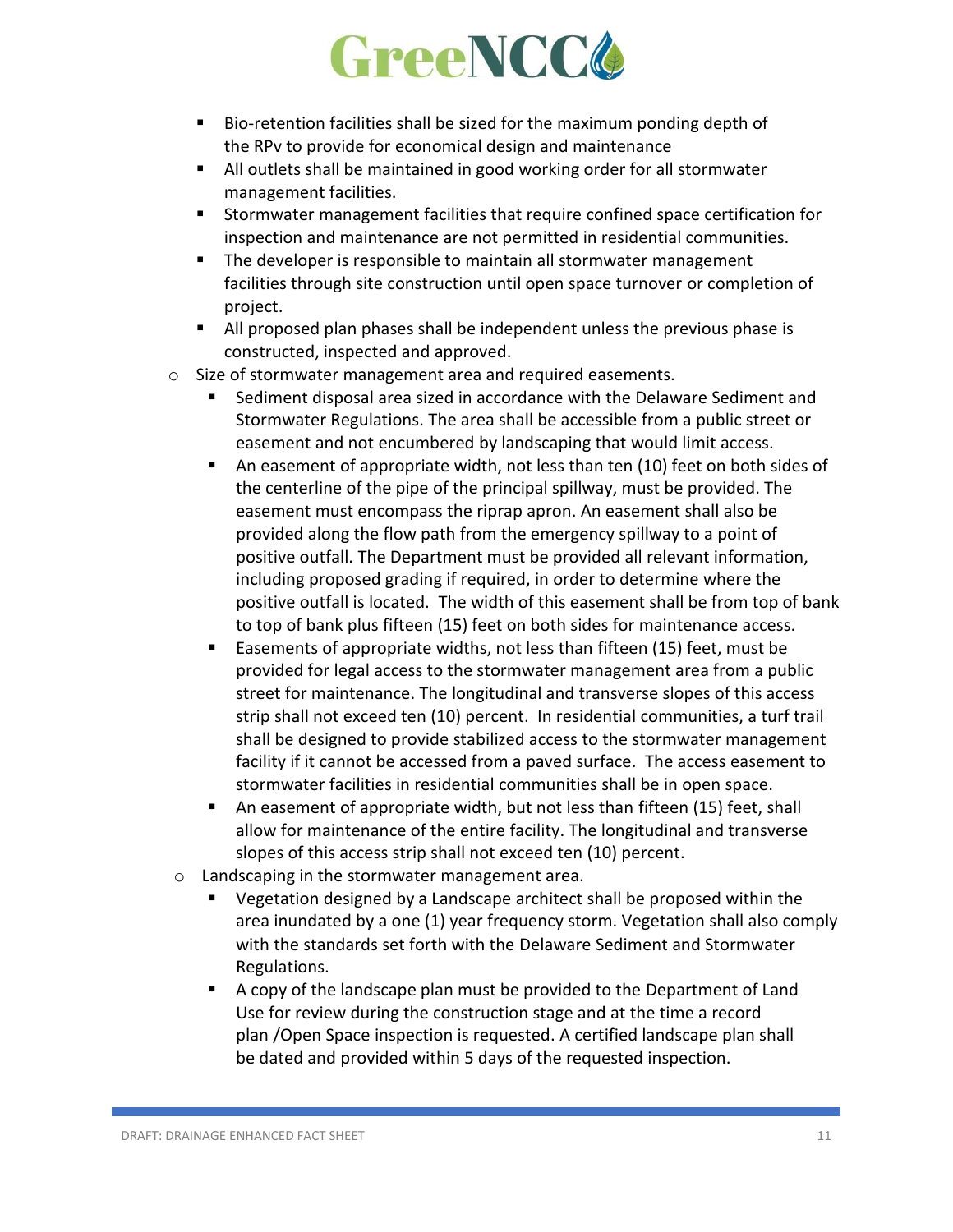

- $\circ$  Maintenance of the stormwater management area. Maintenance requirements for all stormwater management facilities must be established by the designer and submitted to the Department of Land Use for review and approval. A cost estimate shall be prepared at time of construction plan submission for all costs associated with stormwater and open space maintenance in residential communities to verify proposed designs do not place an undue maintenance burden on the community or County.
- $\circ$  At the time of the post bulk inspection, all easements shall be field delineated to verify all stormwater facilities and conveyance systems are constructed within the easements and that access for maintenance is maintained.

#### CONSTRUCTION REVIEW AND ENFORCEMENT

- Prior to a pre-construction meeting, a meeting to discuss land disturbance phasing and the balancing of cut and fill materials shall be scheduled with the County. The site contractor, developer and design engineer shall be in attendance. Meeting minutes shall be prepared and distributed by the design professional.
- In accordance with the provisions of the Delaware Sediment and Stormwater Regulations, New Castle County, as a delegated enforcement agency, will periodically inspect the sites of land disturbing activities for which permits have been issued to determine if the activities are being conducted in accordance with the plan and if the measures required in the plan are effectively controlling erosion and sedimentation. At the discretion of the Department of Land Use, the developer may be required to provide a certified construction reviewer (see the Delaware Sediment and Stormwater Regulations) on the site.
	- $\circ$  A Certified Construction Reviewer (CCR) is required to be present to document the construction of all stormwater management facilities and record all findings in CCR reports. Documentation shall include dated photographs.
	- $\circ$  All CCR's performing work within New Castle County shall be licensed by New Castle County to perform the work. Failure to comply with required CCR requirements may result in the revocation of the license.
- All site contractors shall be licensed to perform work within New Castle County.
- On lot controls are required to be designed to contain sediment within the perimeter of the lot.
- The Design Professional shall provide written documentation verifying that the constructed site is in accordance with their design and that it functions accordingly.
- The Department may require an as-built survey, paid for by the applicant, of any area that does not appear properly graded or to resolve a complaint.
- An as-built survey of all conveyance systems discharging to a stormwater facility on-site or off site or discharging on-site or off-site shall be provided.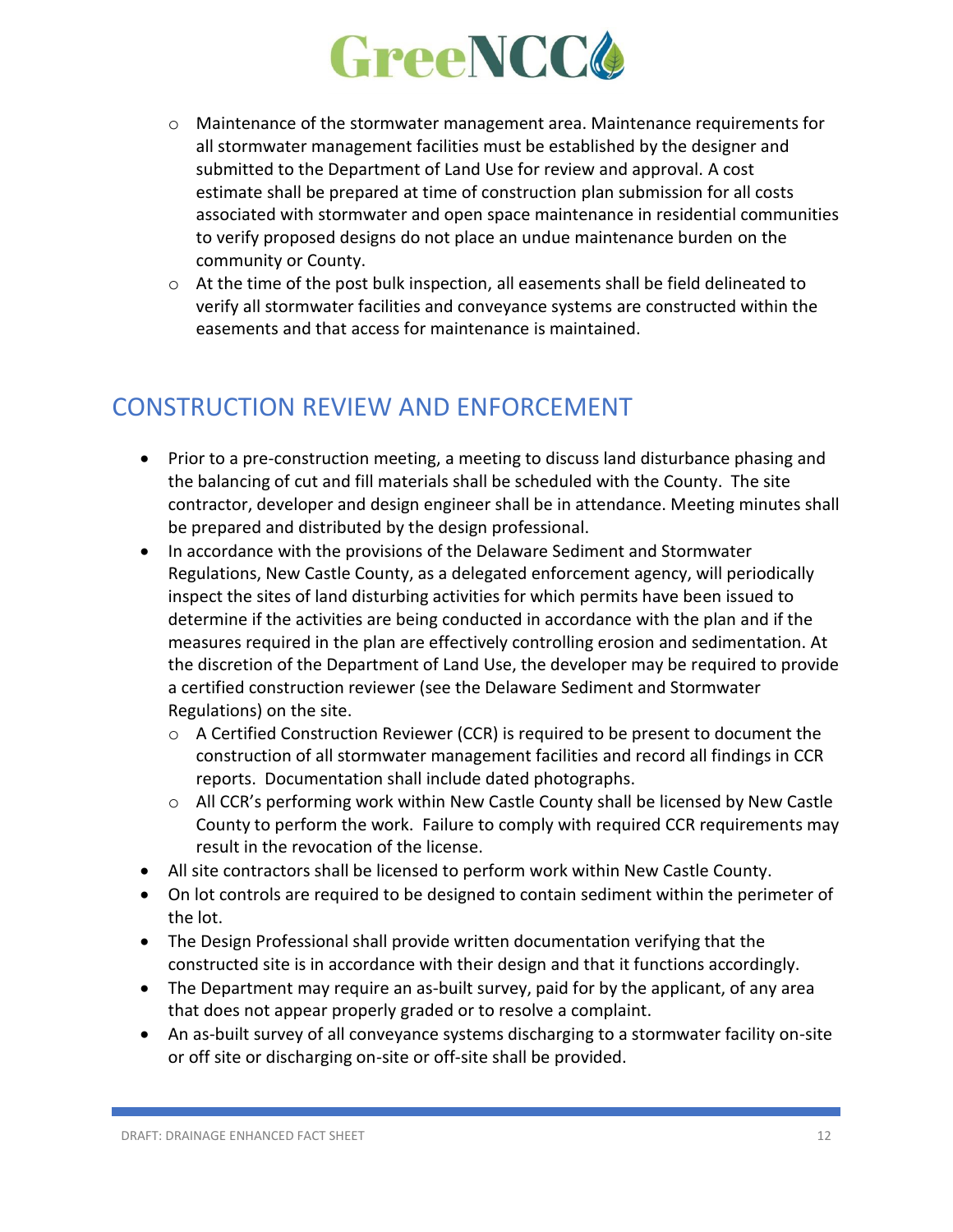

# STORMWATER MANAGEMENT FACILITY AND WATERCOURSE MAINTENANCE

- Stormwater management facilities shall be inspected and maintained by the property owner(s) on a routine basis and in accordance with the natural resource area open space management plan, open space management plan, landscape plan, sediment and stormwater management plan, operation and maintenance plan, or post construction verification documents. Stormwater management facilities shall be maintained pursuant to the general maintenance requirements provided herein to the extent that they do not contradict any other specific plan requirement. If there is any contradiction between the general maintenance requirements and the specific plan requirements, the plan requirements shall govern.
	- o General maintenance requirements for stormwater management facilities, including but not limited to, ponds, created wetlands, and infiltration basins shall be maintained in accordance with the Delaware Sediment and Stormwater Program Regulatory Guidance Documents, Post Construction Stormwater BMP Standards and Specifications as well as Standard Guidelines for Operation and Maintenance of Stormwater BMPs. In addition, the following conditions shall be met.
		- *Grass mowing and trimming.* All grass within the limits of the stormwater management facility that is not under water shall be mowed and trimmed to a minimum height of four (4) inches and a maximum height of eight (8) inches, unless stated otherwise by a specific plan requirement. Clippings shall be either reduced to a fine mulch and distributed over the grassed area or disposed of in an appropriate location, but never within the vicinity of the stormwater management facility. A fifteen (15) foot-wide access path must be maintained around the perimeter of the facility and to all structural components. When appropriate, on a case-by-case basis, a ten (10) foot-wide a native vegetated buffer along the water edge of a stormwater practice shall be maintained.
		- *Debris removal.* Debris consisting of leaves, paper, trash, branches, dead vegetation and other material may accumulate within the limits of the stormwater management facility and around all structural components must be removed promptly. The debris shall be disposed of in an appropriate location, but never within the vicinity of the stormwater management facility.
		- *Sediment removal.* The outlet structure, low flow channels, headwall aprons, stone rip-rap, and structural devices must be kept clear of sediment at all times. Where a forebay is provided, sediment shall be removed when 50% of the forebay capacity has been lost. All sediment collected from the stormwater management facility area shall be disposed of in an appropriate location, usually designated on the record plan, but never within the vicinity of the stormwater management facility.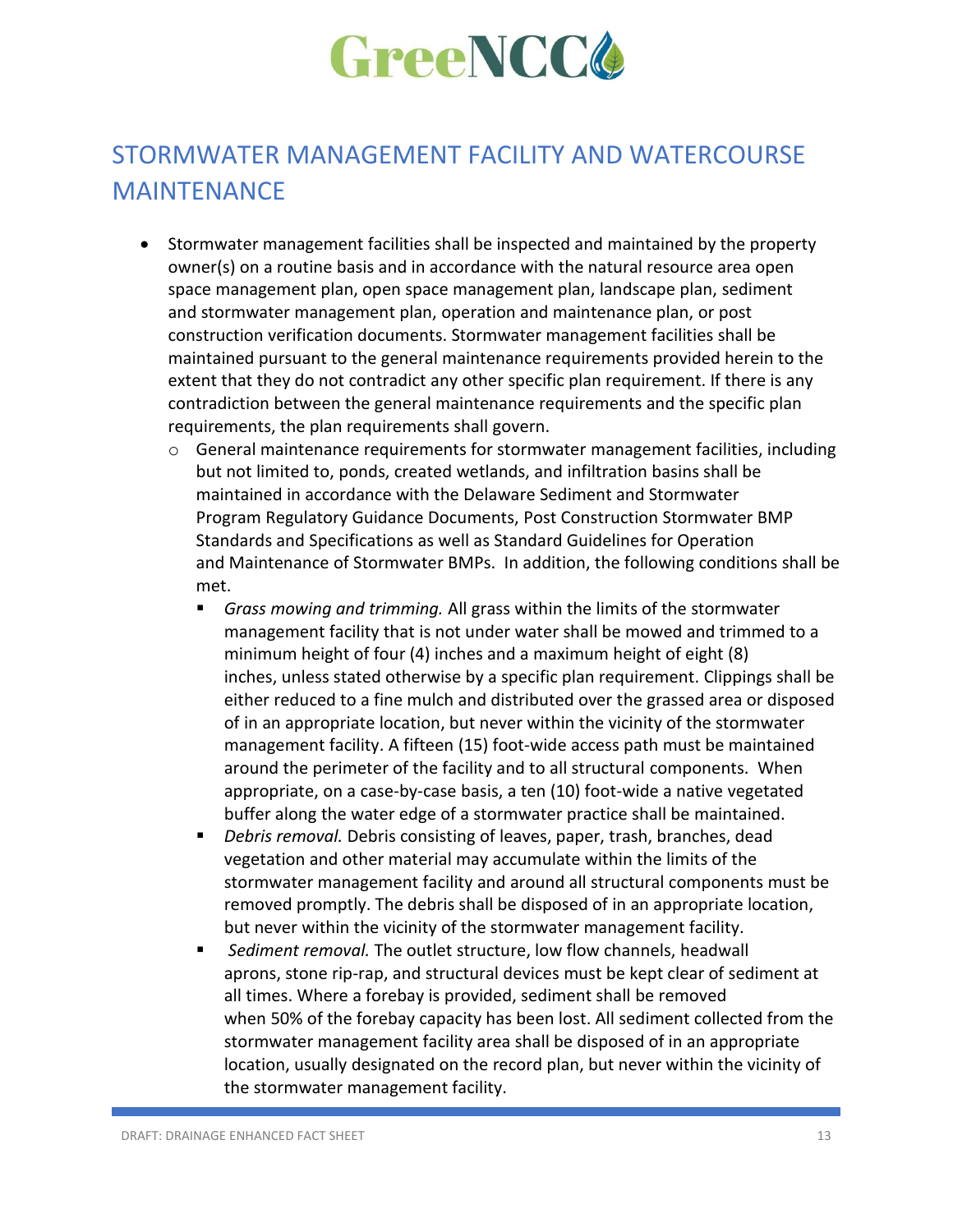

- $\circ$  General maintenance requirements for green technology stormwater best management practices (GTBMPs).
	- *Sediment removal.* All visible sediment collected in the facility must be removed quarterly every year and after each rainfall greater than one (1) inch. Where a forebay is provided, sediment shall not be permitted to accumulate to where the forebay is more than half full of sediment. Removed sediment must be disposed of in an appropriate location, usually designated on the record plan, but never within the vicinity of the stormwater management facility.
	- *Grass mowing and trimming.* Grass must be mowed regularly and kept to a height of a minimum of four (4) and a maximum of eight (8) inches at all times, except for vegetated channels, which shall be kept no lower than six (6) inches in height and no higher than eight (8) inches in height, unless stated otherwise by a specific plan requirement.
	- *Plant materials*. Where other plant materials are used, stalks shall be trimmed to no lower than twelve (12) inches in mid-March before new growth emerges. Appropriate herbicides shall be applied when needed. Any bare areas shall be reseeded or replanted as required based upon inspection findings.
	- *Dams*. Where check dams are used, materials collected on the upstream face must be removed quarterly of every year and after each rainfall event greater than one (1) inch. All vegetation with roots that extend within the check dam shall be removed and herbicides shall be applied as necessary.
	- *Mulch*. Triple shredded hardwood mulch, non-dyed, aged for a minimum of six (6) months must be added to bioretention facilities with mulch topdressing every spring in order to maintain a three (3) inch mulch depth.
- o Inspections. All stormwater management facilities shall be inspected by the property owner(s) in the spring and fall of every year and after each rainfall event greater than one (1) inch. These inspections shall be documented on a stormwater management facility maintenance log and provided upon request or as directed by the Department of Public Works.
- $\circ$  Underground stormwater management facilities shall be inspected two to four times every year, unless specified by any other plan requirement. Once annually an inspection by a qualified third-party inspector with background and knowledge of the facility shall be performed. The third-party inspection shall document, with written and visual results, the current condition of the facility, any maintenance items needed, and any maintenance or repairs made in accordance with manufacturer's instructions and recommendations. All inspections shall be documented on an annual subsurface maintenance log and provided upon request or as directed by the Department of Public Works.
- o Maintenance log. A stormwater management facility inspection and maintenance log ("maintenance log") shall be maintained by the property owner(s) on a form obtainable from the Department of Public Works.
	- The property owner(s) must submit the maintenance log to the Department of Public Works on an annual basis, no later than April 1<sup>st</sup> of the following year. The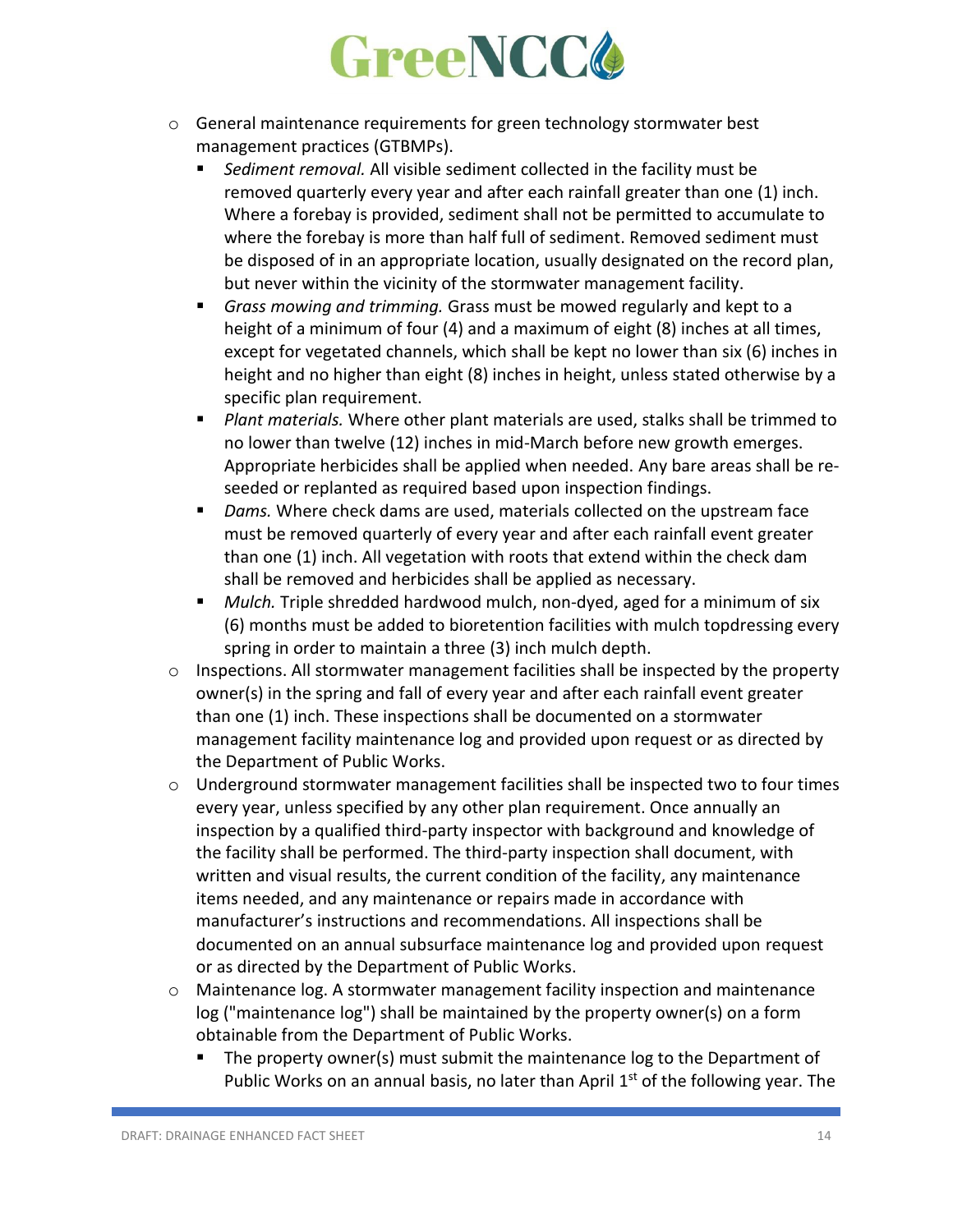

maintenance log must be certified with acknowledgement that required maintenance has been performed.

- Maintenance logs shall be maintained by the property owner(s) for a period of ten (10) years.
- It is the responsibility of the County to keep all non-tidal streams in New Castle County, which are not under the jurisdiction of the U.S. Army Corps of Engineers, State of Delaware, DelDOT, a tax ditch organization, municipality, or any maintenance organization, open and free flowing. "Open and free flowing" shall mean that the nontidal stream has a natural flow that is free of any objects or matter that create a significant substantial blockage of flow, which results in serious personal harm or significant property damage and/or structural damage. The County's obligation shall not mean the County is obligated to perform the following activities unless these objects or matter have created a significant and substantial blockage of flow, which may result in serious personal harm

or significant property damage and/or structural damage:

- o Removal if any object or matter for aesthetic purposes;
- $\circ$  Removal of vegetation, rocks, or boulders, rock outcrops or debris from trees, vegetation or another similar natural source in a non-tidal stream.
- o Removal of sediment or other alteration of a non-tidal stream in areas with a highwater table and wet soils that is naturally prone to wet pockets; or
- $\circ$  Alteration, reduction or enhancement of the rate of flow or water levels for a nontidal stream.
- Only if affirmatively accepted in writing by the County and if adequate right-of-way exists or can be acquired, the County will assume the responsibility for maintaining an open and free flowing condition in all non-tidal streams, communal watercourses and drainage systems [which are necessary for proper drainage] that in the discretion of the County, without maintenance would result in serious personal harm or significant property damage, and financial loss to New Castle County, and which are not already maintained by another public agency, tax ditch association, or maintenance organization if adequate right-of-way exists or can be acquired. The County will undertake this responsibility provided that such watercourses, and drainage systems, newly constructed or approved, meet County design criteria and are affirmatively accepted by the County.
- Maintenance of "on-street" drainage facilities for publicly dedicated or owned streets and roads to the point of open discharge is the responsibility of DelDOT once inspected and accepted by that agency. Maintenance of "on-street" drainage facilities for privately-owned streets and roads to the point of open discharge and any stormwater management facility is the responsibility of the owner, maintenance corporation, or maintenance association. New Castle County is not responsible for drainage systems or stormwater management facilities in private roadways.
- Maintenance of drainage facilities or watercourses and the control of the contribution of pollutants originating on and entirely on private and/or public property are the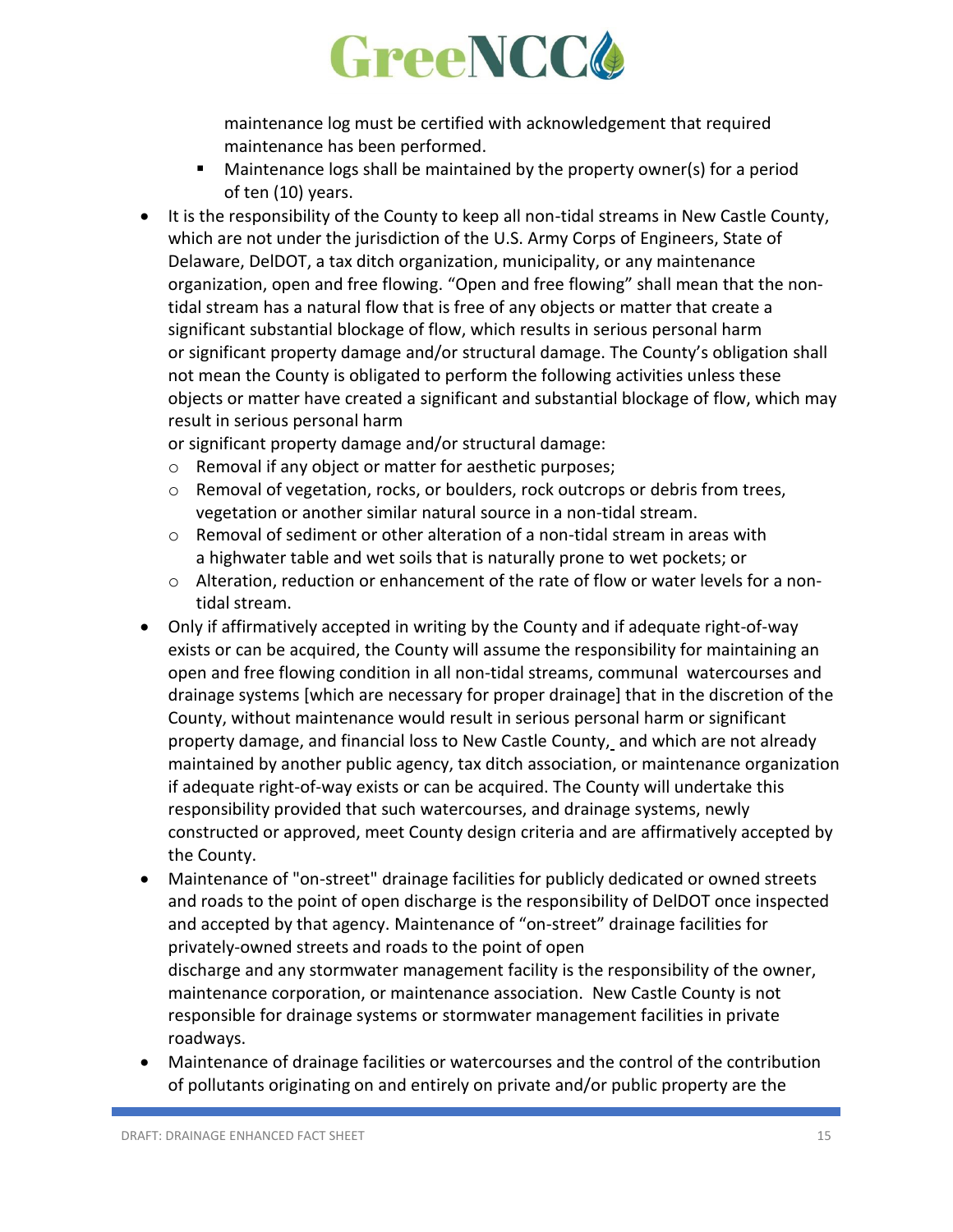

responsibility of the property owner(s) to their point of open discharge at the property line or at a communal watercourse within the property or to their point of piped discharge into a communal system, unless otherwise dedicated by a record plan. Private and/or public owners shall comply with this ordinance. The clean-up and maintenance of private and/or public property adjacent to watercourses is the responsibility of the property owner. In addition, a property owner responsible for any groundwater and springs that surface on their property.

• Resolution of drainage concerns created by a change in grade, or placing objects within the limits of the drainage facility and/or impacting the drainage in any way, by a property owner to the detriment of an adjacent property owner is not the responsibility of New Castle County.

### PROHIBITIONS, ENFORCEMENT, AND PENALTIES

For a period of one (1) year after the issuance of a certificate of occupancy or release of the performance guarantee for the project, the County may require, subject to notice requirements, that applicants redress any conditions that arise from any failure to comply with the requirements of this Code regardless of whether or not it can be demonstrated that the development complied with plans approved by the County or redress any conditions that arise from any failure to comply with the requirements of the approved plan and not identified by the County at time of issuance or release.

#### NOTICE OF VIOLATION

- At the discretion of the Department, whenever the Department determines that there has been a violation of this Code or has grounds to believe that a violation has occurred, notice shall be given to the owner or the person(s) responsible for the structure, facility or premises.
	- o Form. Such notice shall:
		- Be in writing;
		- Include a description of the real estate sufficient for identification (i.e. address or tax parcel identification;
		- Include a statement of the violation or violations and why the notice is being issued; and
		- Include a directive indicating a reasonable time to bring the structure, facility, or premises in compliance with the provisions of this Chapter.
	- $\circ$  Method of service. Such notice shall be deemed to be properly served if a copy is:
		- Delivered personally to the owner or person responsible for the property; or
		- Sent by certified or first-class mail addressed to the last known address: or Posting a copy of the notice in a conspicuous place in or about the structure or